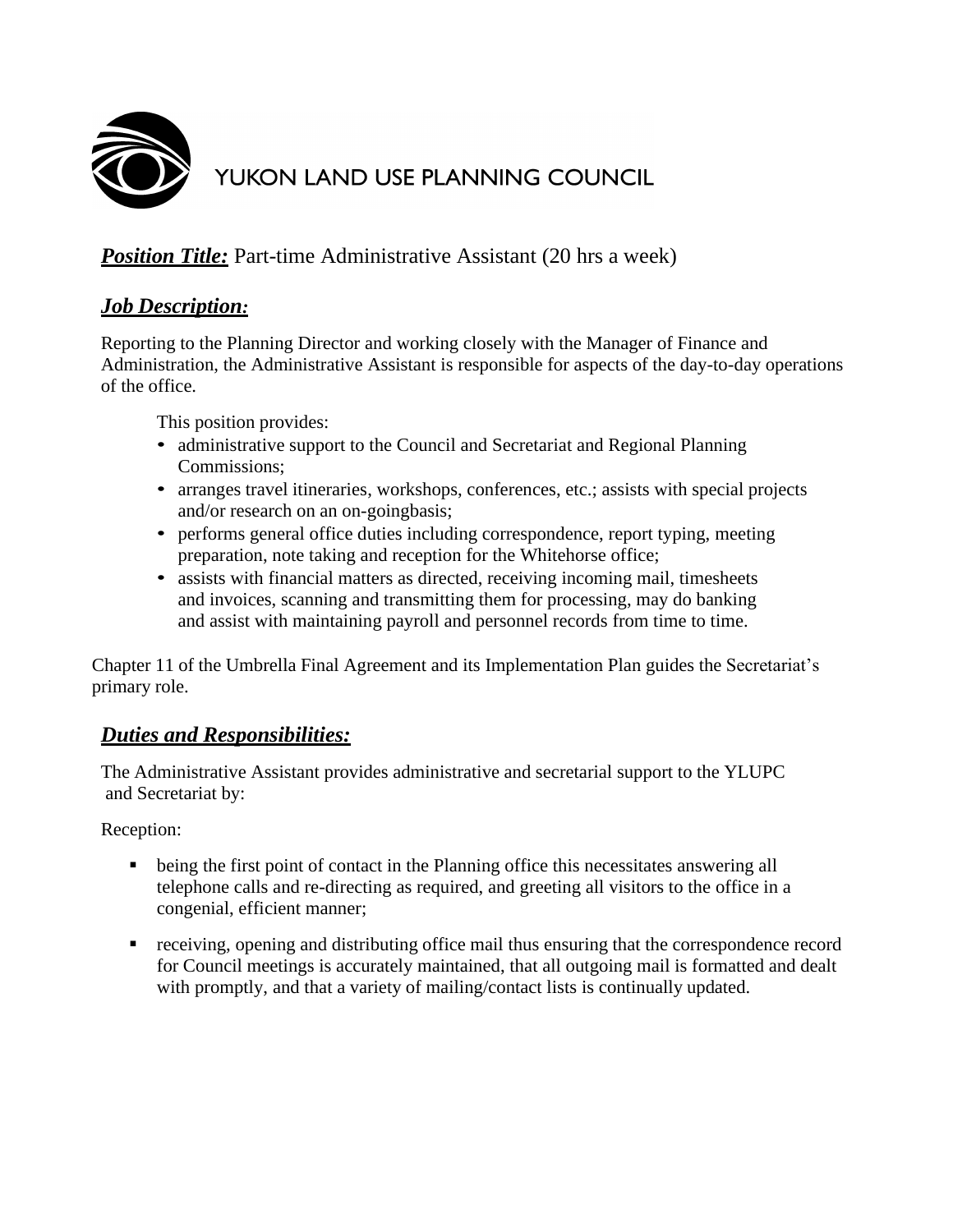Filing and Record Keeping:

■ maintaining filing (including Digital) systems, including creating new files, classifying material to be filed, filing and retrieving correspondence and reports, and maintaining related data systems.

#### Financial Assistance

- providing administrative assistance to the Finance Manager as needed, ensuring that all timesheets and invoices are forwarded for processing on a regular basis.
- handling and reporting of all Petty Cash transactions (fund has a limit of \$500).

#### Office Administration

- **•** performing general office duties such as photocopying, collating reports, maintaining a variety of office supplies, receiving/sending faxes, monitoring the maintenance of all office equipment and the required supplies, registering all warranties on acquisitions and tracking all pertinent info required for future reference;
- monitoring and maintaining appropriate social media accounts in conjunction with YLUPC staff and ensuring the Planning Director is kept aware of any trending issues;
- keeping a current inventory of all capital equipment;
- arranging travel itineraries, workshops, conferences, etc., including transportation, accommodation and meals for staff, Council members and others traveling on YLUPC business, coordinating and implementing workshop and conference logistics including travel, venue and catering, requesting preparation of travel advance expenses, assists Finance Manager in ensuring final claims are submitted and forms are completed with proper coding;
- maintaining a calendar of planned staff absences from the office including vacation leave, meetings, travel to communities, etc., and tracking these absences annually for each employee.

#### Correspondence

• composing routine/non-routine correspondence for the Planning Director's signature from general, oral or brief written instructions in response to inquiries or as requested.

#### Assisting Regional Planning Commissions

**•** performs administrative tasks regarding reporting or training for Commission members and/or staff. May provide assistance with reviews, Work Plans and other documents.